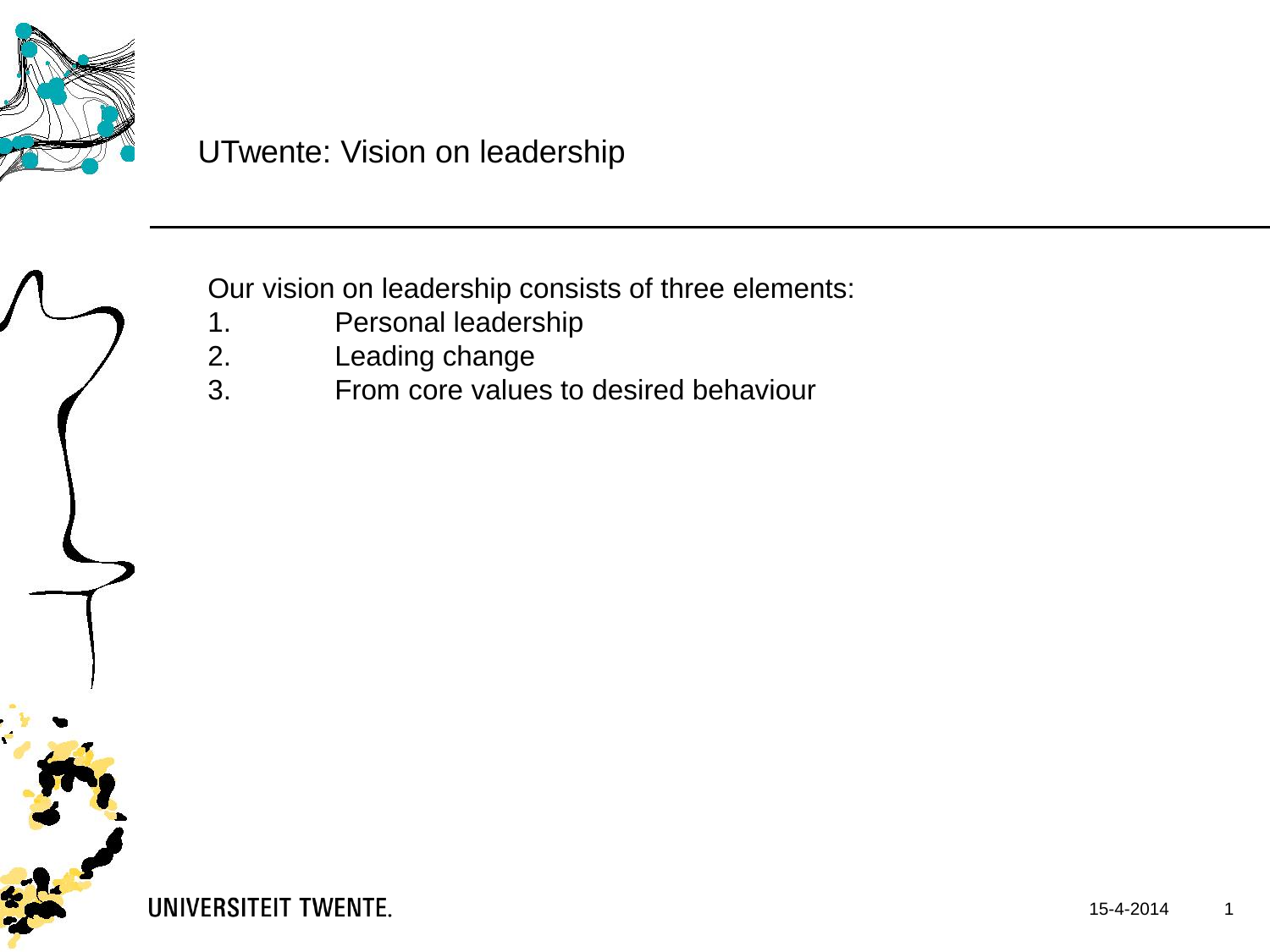

## 1. Personal leadership

Be

**Displaying** enthusiastic and inspiring leadership that comes from the heart

#### Think

Only making strategic choices after a thorough analysis

#### Do

Providing effective direction for decisionmaking, communication and execution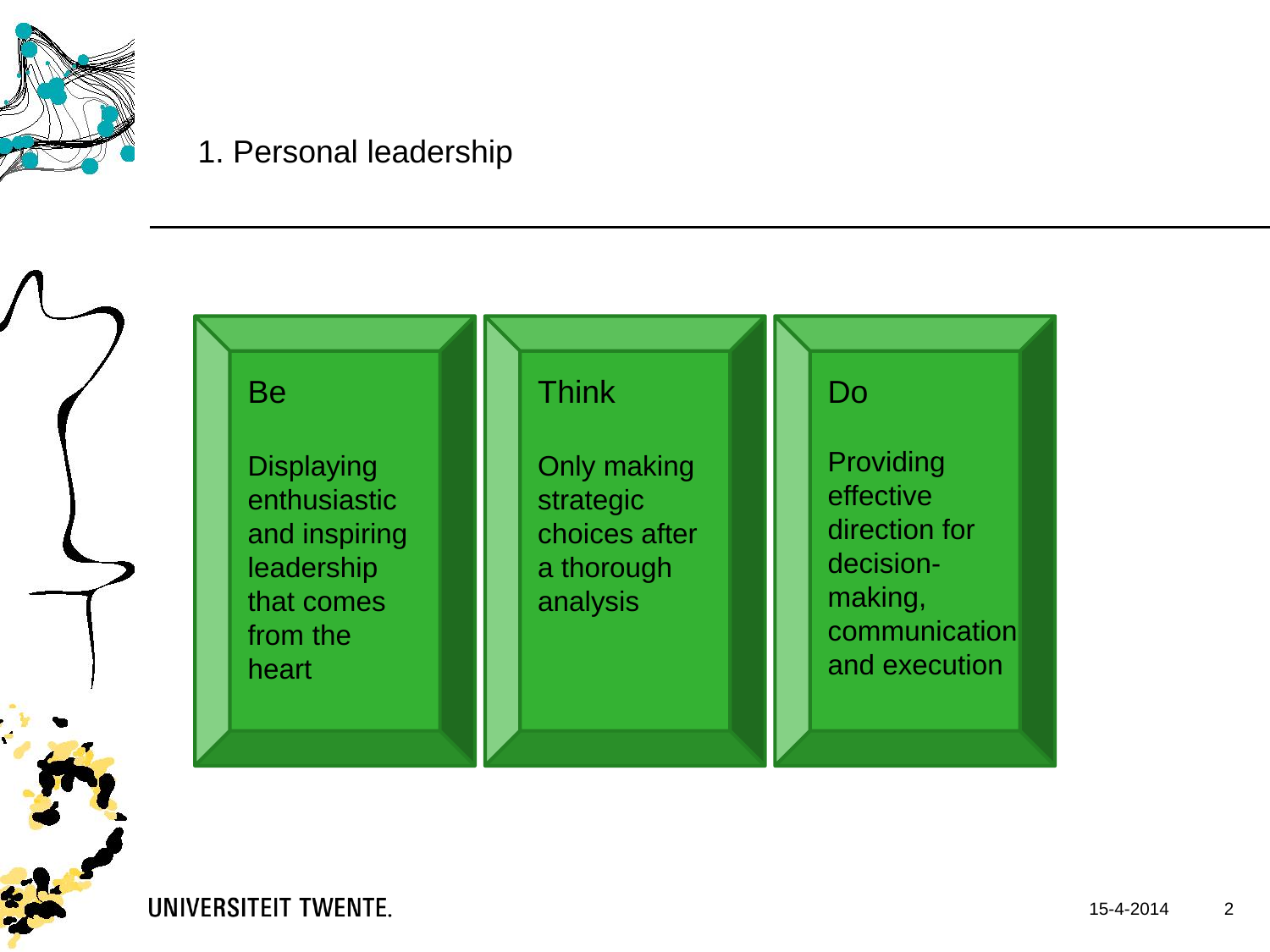

# 2. Leadership in times of change

We change and innovate constantly. We believe in:

- 1. Change stemming from a vision
- 
- 
- 
- 
- 6. Directed with persistence
- 
- 2. Based on decision-making 3. With a convincing message 4. With ownership 5. Striving for entrepreneurial solutions 7. Showing to understand the consequences of the change for the individual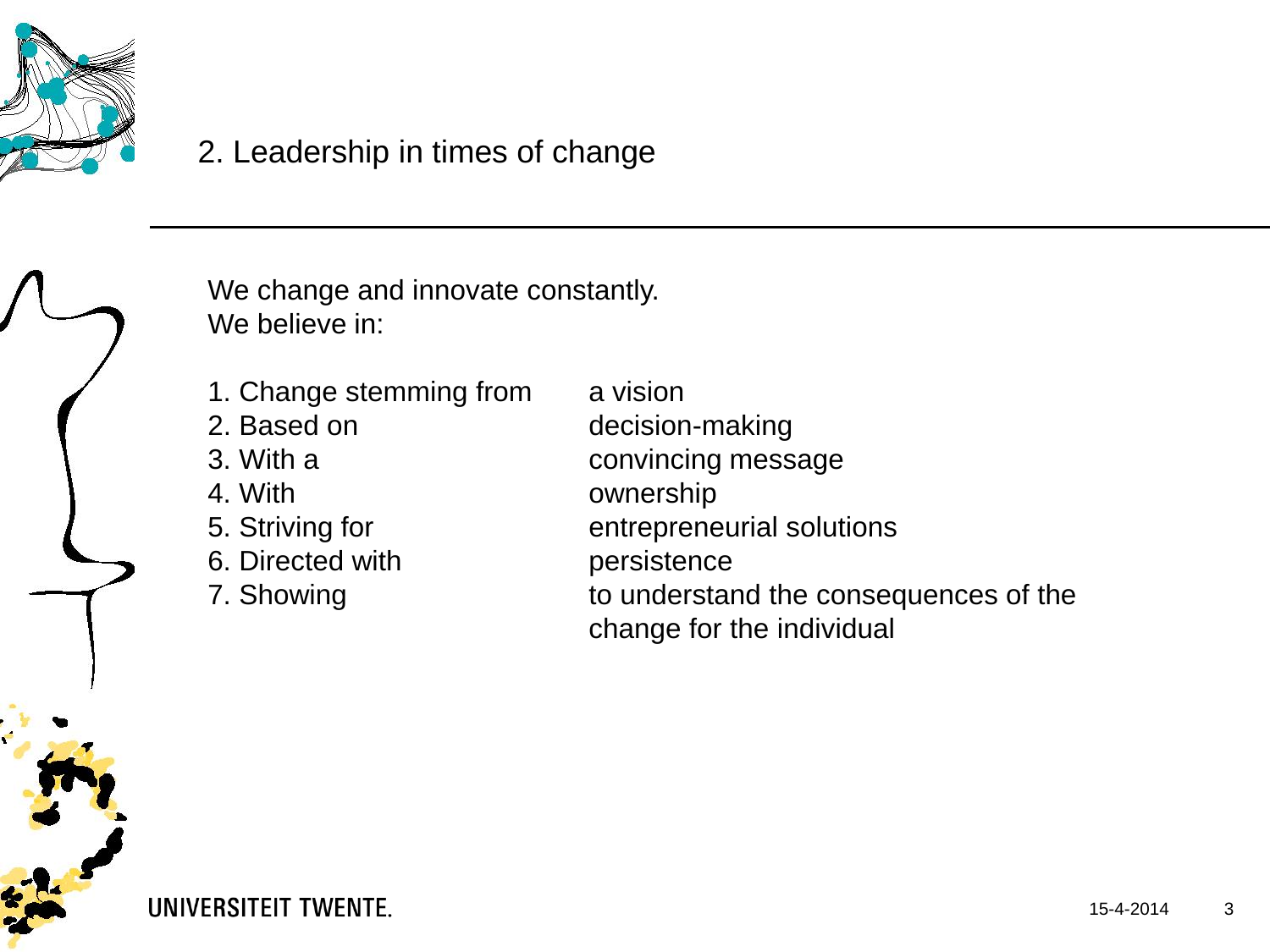

## 3. From core values to desired behaviour

## **Collaboration**

- **Calling to account**: we call each other to account if someone deviates from principles agreed upon
- **Empathy:** we are able to put ourselves in someone else's position and check whether we understand each other properly
- **Interdisciplinarity**: we regularly think and go beyond our own disciplines
- We **take advantage of each other's strengths** by using each other's talents
- We **share best practices** by openly exchanging and applying them

#### **Entrepreneurship**

- **Originality:** we implement innovative ideas
- **Outward orientation**: we regularly take on an outward focus
- **Persistence:** step by step, we implement our projects
- **Entrepreneurial spirit**:

We express gains in more 'values' than just euros We change the notion of 'university'

IINIVERSITEIT TWENTE